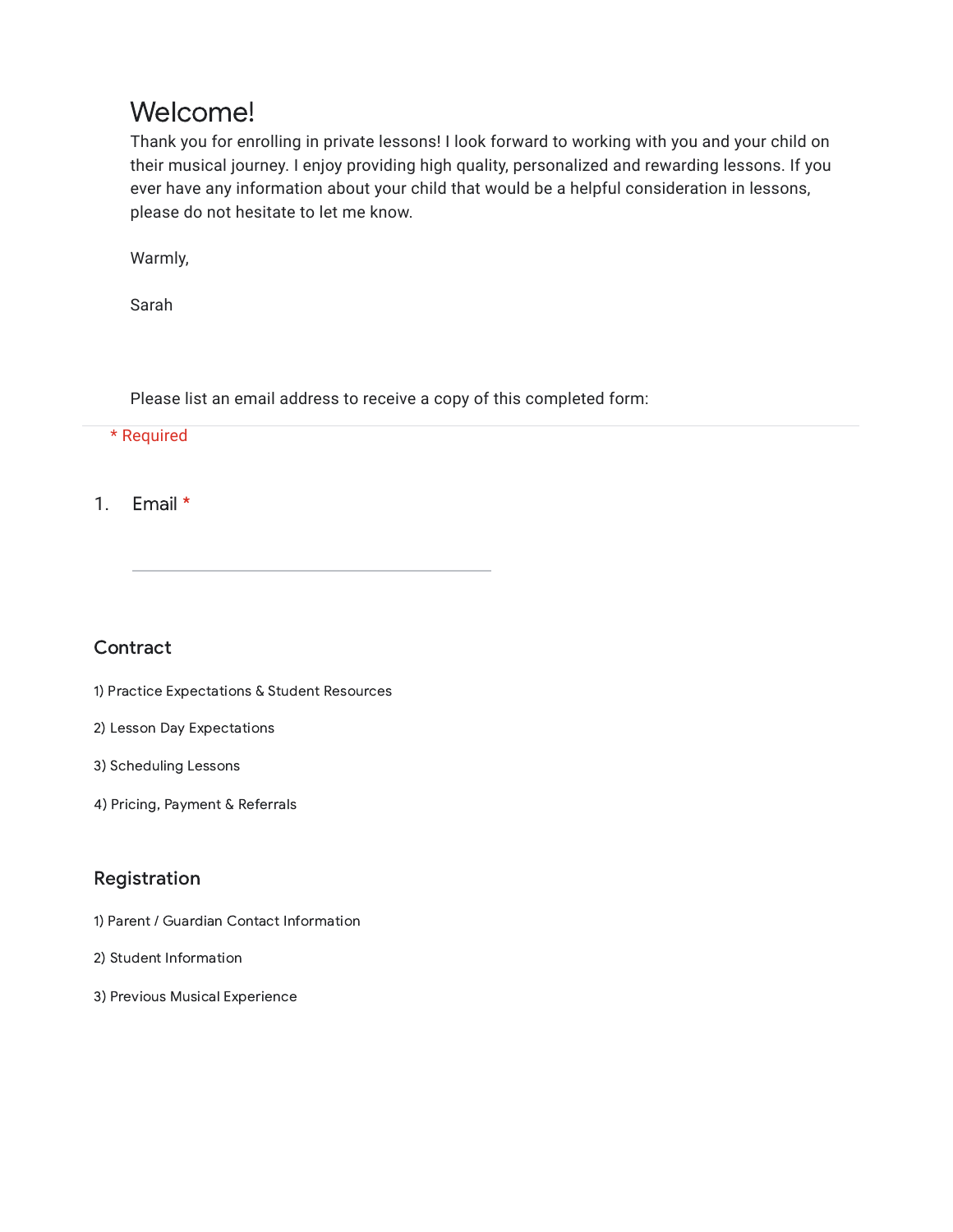

# Practice Expectations & Student Resources

The following sections require initials to indicate all policies have been read and understood by you and your child.

### Practice Expectations

Regular practice is essential and necessary for successful musical education.

Students are expected to practice at least five days a week, outside of lessons and band. It is imperative that horn students play almost daily as they are developing a unique set of muscles.

I strongly advocate quality over quantity. As a result, many students perform at high levels for their ages. I do not assign "busy work" and will not assign too many things at one time. As such, all pieces and exercises assigned should be completed to the best of the student's abilities. I am always happy to clarify or help with a piece, provided the student has practiced it and made their best effort already. Even five minutes of practice is very helpful!

Please note that lessons are not simply for additional band music review. School band programs teach instrumental music in a group setting. This is vastly different from private study. Group and private study work together to educate young musicians and both are critically important in that process. Private study addresses instrument-specific techniques, and explores more interesting and challenging music as ensemble horn parts tend not to be terribly "exciting" until you reach a fairly advanced level. Nevertheless, we will cover your school and ensemble music, and I will actively ask to hear excerpts from it. Also be sure to work on my assignments daily. They are the assignments that will move your playing along the most; they are horn specific and tailored to precisely where you are as a player,

I teach my students how to practice and how to problem solve. There are many effective and efficient paths we are able to take when finding what works best for them as individuals. Please practice as I have advised. As you do this, you will think of new ideas or notice specific things that are helpful. I love to hear about your personal take on each assignment and welcome your ideas! Practicing is more than repeating a part until it is correct.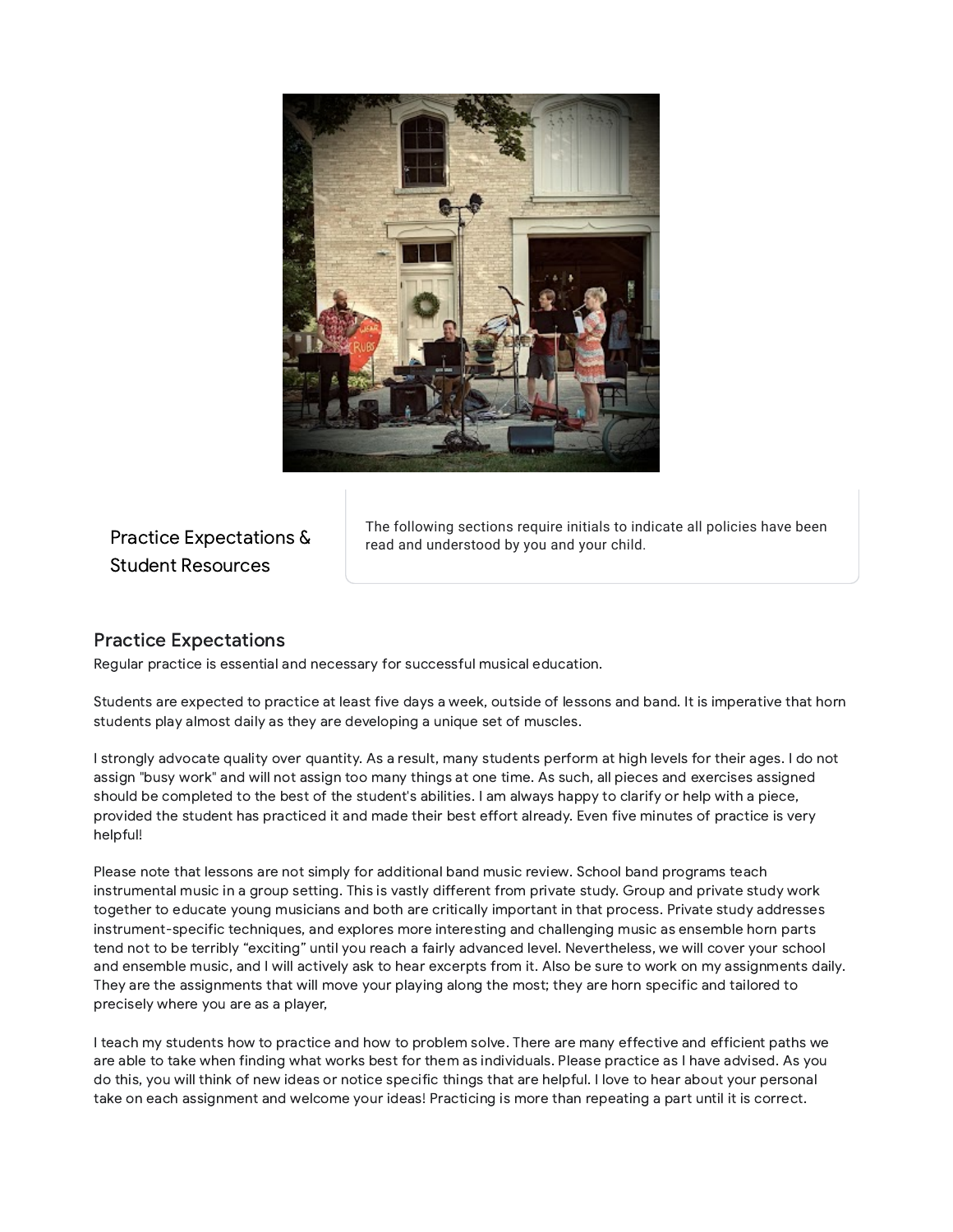#### Student Resources

I maintain a digital library of recordings, sheet music, and videos to aid in practice. I have shared specific materials with you on your assignment sheet. These materials are also on my website, [www.sarahyounker.com.](http://www.sarahyounker.com/)

Each of you has a personalized Google Sheet of your assignments and have been sent the link to access this. You are encouraged to use the practice log included in your Google Assignment Sheet (that which is tracked improves!). You are also responsible for accessing this document regularly to ensure you are practicing the appropriate materials. Please include any questions or ideas you want to jot down during the week to address in your lesson.

Students are to bring their own copy of any PDFs in print form or on a tablet. Within a few weeks, you will be expected to purchase the books the PDFs are from. I will send links to the books. The PDFs are meant to get you started and cannot replace the complete text.

We must be able to mark your music. If you choose to use a tablet, please install and be familiar with an app that will allow you to edit PDFs quickly. I recommend using ForScore, available for Apple devices.

#### 2. Initial to acknowledge: \*

Lesson Day Expectations

### Materials to Bring to Every Lesson

Required:

- Pencil with eraser
- Assigned Music and Method Book(s) (hard copy or loaded into ForScore)
- Valve Oils & Slide Grease
- Metronome
- Headphones (online lessons only)
- Mouthpiece
- Instrument

Optional Materials: (bonus points!)

- Tuner
- Music you would like to try out!

### Warm-Up Space at DGN

You are encouraged to arrive a few minutes early and warm up in a separate practice room. Should you need a practice room unlocked for your use, please knock on the door and I will open a room for you. Any open rooms are fair game to use without asking me first.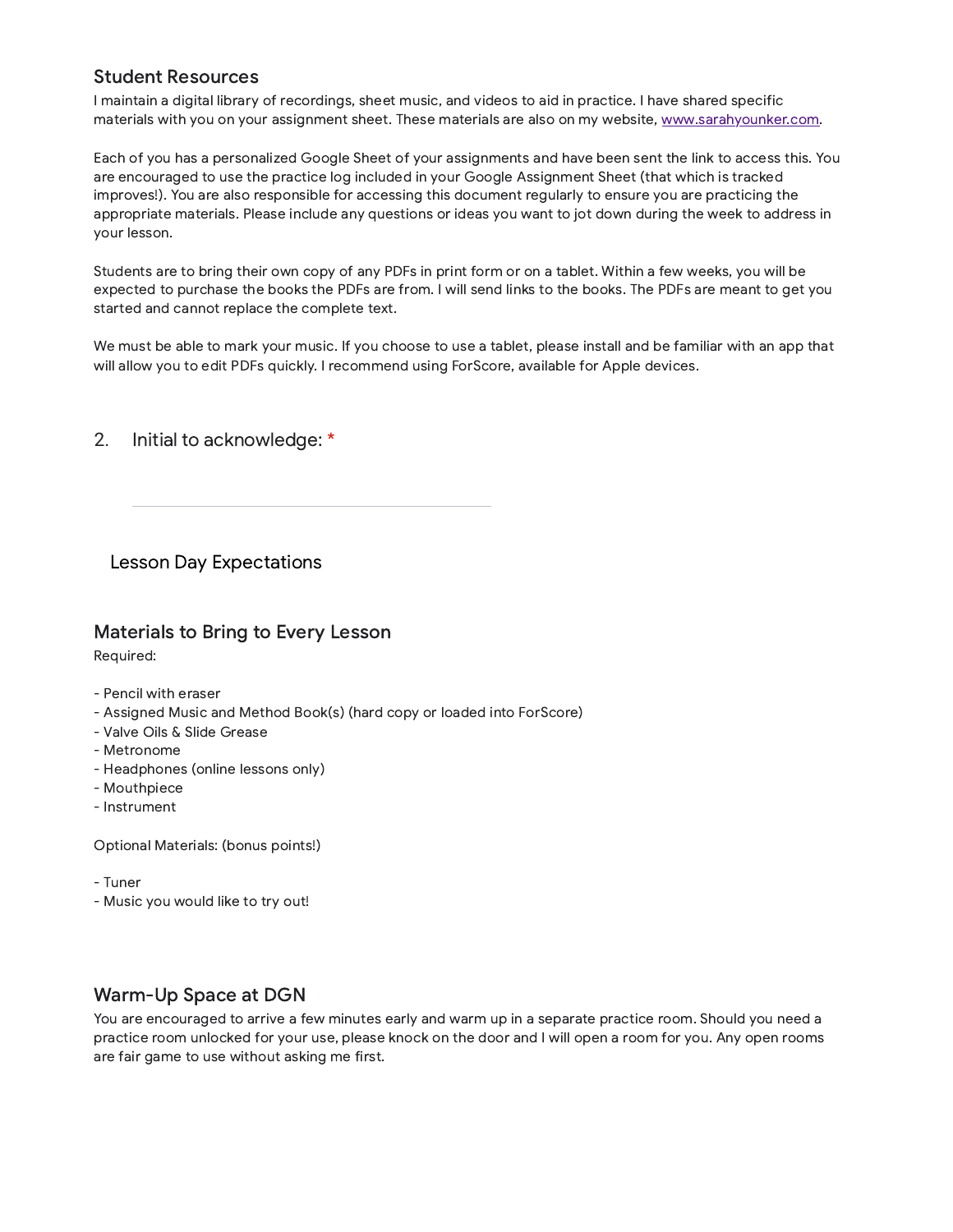### I forgot something! What should I do?!

Come to your lesson! Missing a week will slow development more than forgetting the horn itself. There are innumerable musical concepts we can explore without the horn or other materials!

#### Online Lessons

Online lessons are held via FaceTime or Zoom. The materials are the same as for an in-person lesson. Please note that a metronome and headphones are absolutely necessary for an online lesson.

#### Materials

- Same as in-person lesson
- Device with headphones dedicated to video chat
- Metronome: physical or an app on a 2nd device (apps rarely work with Facetime or Zoom running)
- If physical sheet music is unavailable, a large screen tablet will be needed.

#### Procedure:

- Prior to lesson, warm up and test all devices and internet. (5 10 minutes)
- Be ready to accept my call at the assigned lesson time.

It is the student's responsibility to ensure the internet connection is working properly and the device is running smoothly. You may need to reset a router, modem, and/or your device prior to your lesson, or elect to use data if the internet is unreliable. It is also the student's responsibility to ensure their device(s) are appropriately charged or plugged in at the time of the lesson.

#### 3. Initial to acknowledge: \*



#### Google Calendar Appointment Slots (how to schedule lessons)

I use an online booking tool through Google Calendar. It allows parents and students to see available time slots and reschedule when needed. In addition, Google Calendar will send:

- Confirmation email upon booking lesson
- Reminder email 3 days prior to the lesson.
- Reminder email 1 day prior to the lesson.

I will email you to set up a recurrent weekly time upon receipt of this contract.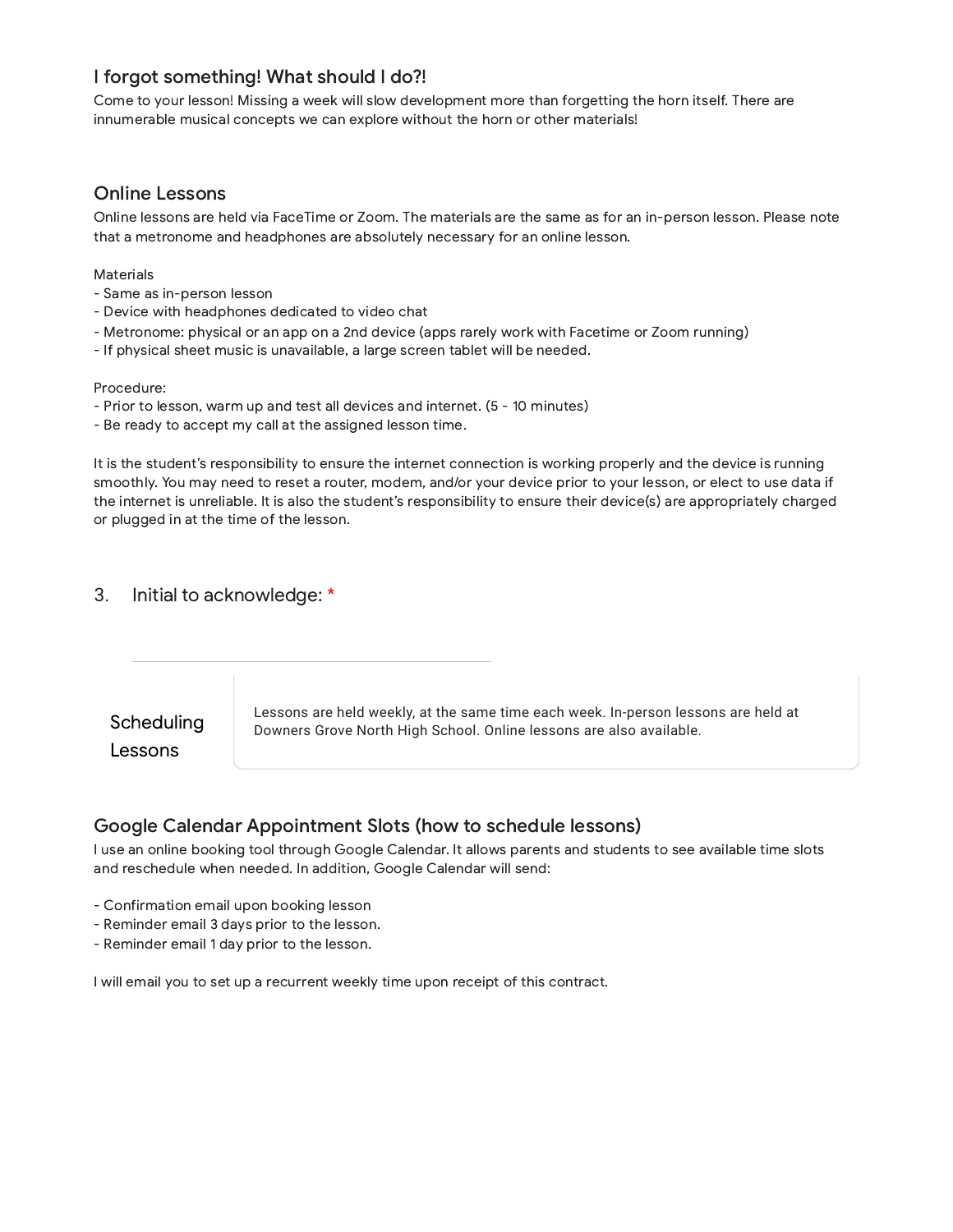## Running Late?

If I am late to your lesson for any reason, I will make that time up to you.

If you are late to a lesson, we will meet for the remainder of your lesson slot. No refunds will be given for shortened lessons due to tardiness. Please plan accordingly for traffic and inclement weather.

In the case of online lessons, plan accordingly to charge your device and have a reliable internet connection.

For online lessons:

- I will try to contact you three (3) times total, via video chat, or text/phone within the first 15 minutes of your lesson.

- If you do not pick up on those three (3) attempts or call back during the first 15 minutes of your your lesson time, it will be considered a forfeited lesson.

- If you do call back, we will meet until your regular lesson time ends.

#### Inclement Weather & School Closings

In the case of school closure, we will meet via FaceTime or Zoom at your normal time. If you do not have your horn or other materials for an online lesson, there is still plenty to do. I will gladly share materials with you!

### Cancellation & Rescheduling

It is expected that students and I will strive for perfect attendance. However, I recognize there will be occasions in which either the student or I will be unable to attend a lesson.

You may cancel or reschedule your lesson up to 48 hours prior to the lesson start time without forfeiture.

You are able to move your in-person lesson to be online at any time. Please email me to do so.

It is important to me that I provide as much advance notice as possible when cancelling a lesson. Although performing musician schedules are irregular, the vast majority of the time I am able to provide several weeks of notice about a change in schedule and offer make up options.

#### Forfeited Lessons

Lessons that are not cancelled according to the above procedure will not be rescheduled and will be charged for in full.

No make ups or refunds will be given for "no show" lessons.

#### Stopping Lessons

Two weeks' notice and payment is required before stopping lessons. Notice is to be submitted via email.

4. Initial to acknowledge: \*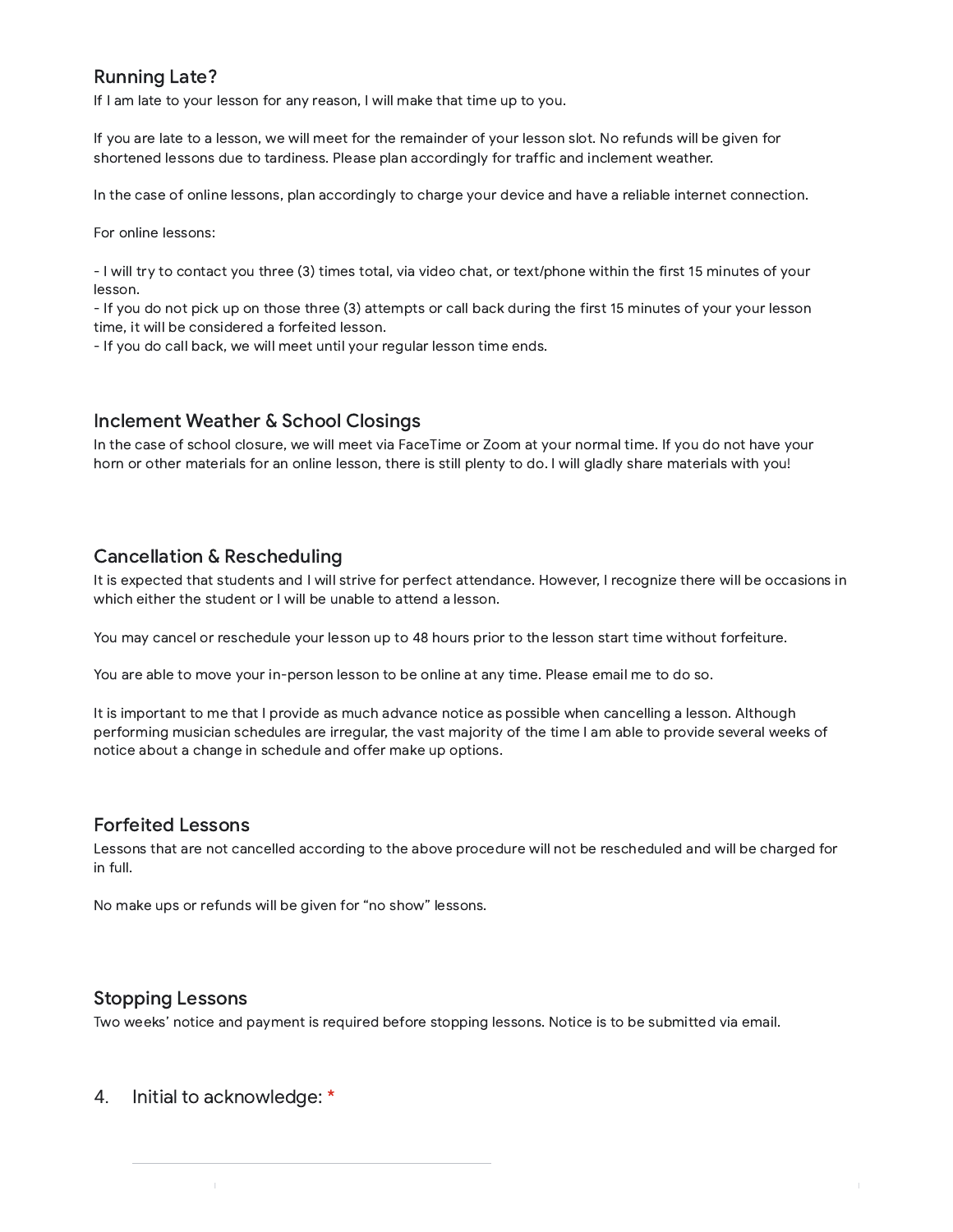In an effort to keep lessons accessible, school districts set the hourly rate private instructors may charge while using their facilities. Please take advantage of this!

Pricing, Payment & Referrals

Outside of lessons, I also offer detailed feedback on any recordings you might be submitting for class or auditions. I am usually (though not always) able to provide a detailed response within less than a day. If you are in a big time crunch, please let me know and I will do my best to accommodate your timeline. Pricing information is below.

#### **Lesson Rates**

|                         | Regular  | Your home | Tuesdays @ DGN,<br>$1/1/22 - 6/30/22$ | Tuesdays @ DGN,<br>beginning $7/1/22$ |
|-------------------------|----------|-----------|---------------------------------------|---------------------------------------|
| 25 minutes (5a only)    |          |           | \$28.00                               | \$30.00                               |
| 30 minutes              | \$50.00  | \$63.00   | \$32.50                               | \$35.00                               |
| 45 minutes (occasional) | \$75.00  | \$88.00   | \$48.75                               | \$52.50                               |
| 45 minutes (weekly)     | \$73.00  | \$86.00   | \$48.00                               | \$51.00                               |
| 60 minutes              | \$100.00 | \$113.00  | \$65.00                               | \$70.00                               |

#### **Recording Feedback Rates**

| Recording Length (mm:ss) Price |         |                                                     |
|--------------------------------|---------|-----------------------------------------------------|
| up to $2:00$                   | \$15.00 |                                                     |
| each additional second         |         | \$0.125 (\$7.50 per minute pro-rated by the second) |

\*Recording feedback to be paid via PayPal.me or Zelle request sent prior to reviewing. \*Edit out any sections you don't want feedback on. This includes set-up and false starts.

#### Payment Options

Weekly, at the time of the lesson - cash only.

Monthly, in advance by the 1st of the month - personal check, cash, Zelle, or PayPal.\*

If you choose monthly, I will send an invoice via PayPal several days before the invoice is due.

Please make checks payable to "Sarah Younker."

\*There is a \$5 charge per payment with PayPal. There is no additional fee for the other options.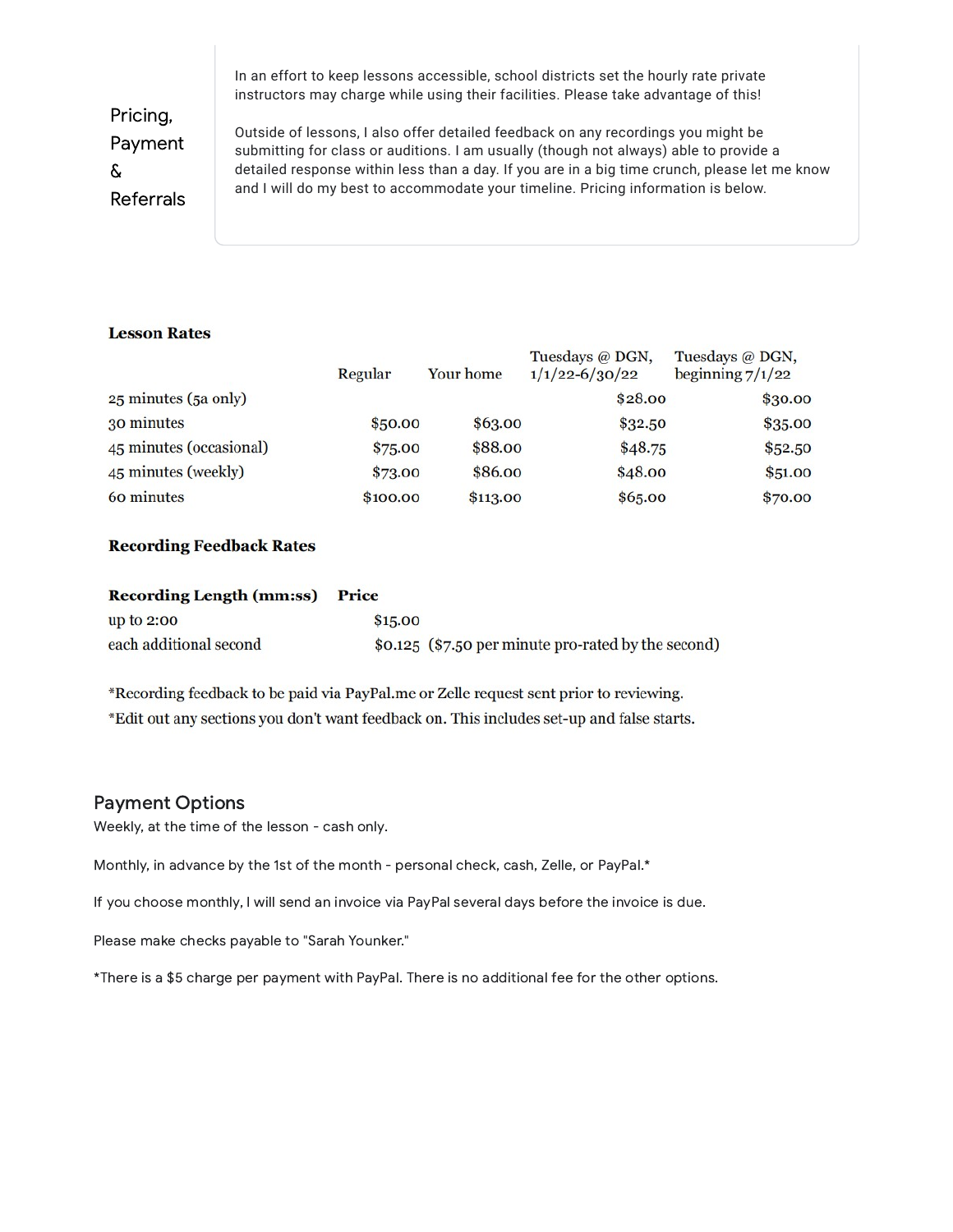### Billing

An invoice will be sent via email several days before your payment is due.

By clicking "view invoice" in the PayPal generated email, you will see an expanded detail of the charges, including the date of service and individual lesson prices.

Lesson payment is due, in full, by the first of the month. This is reflected on the due date on your invoice. A late charge of \$25 will be assessed for each 15-day period in which payments are past due.

If you need to regularly move your due date to a different week, please let me know and I would be happy to assist you.

### Referrals

Referrals are the highest compliment and each one is thoroughly appreciated! If you'd like to try bringing a horn friend to one of your lessons, please let me know and I would be happy to set up some duets/trios or just let them hang out and listen!

5. Initial to acknowledge: \*

Student Info

- 6. Student FIRST NAME \*
- 7. Student LAST NAME \*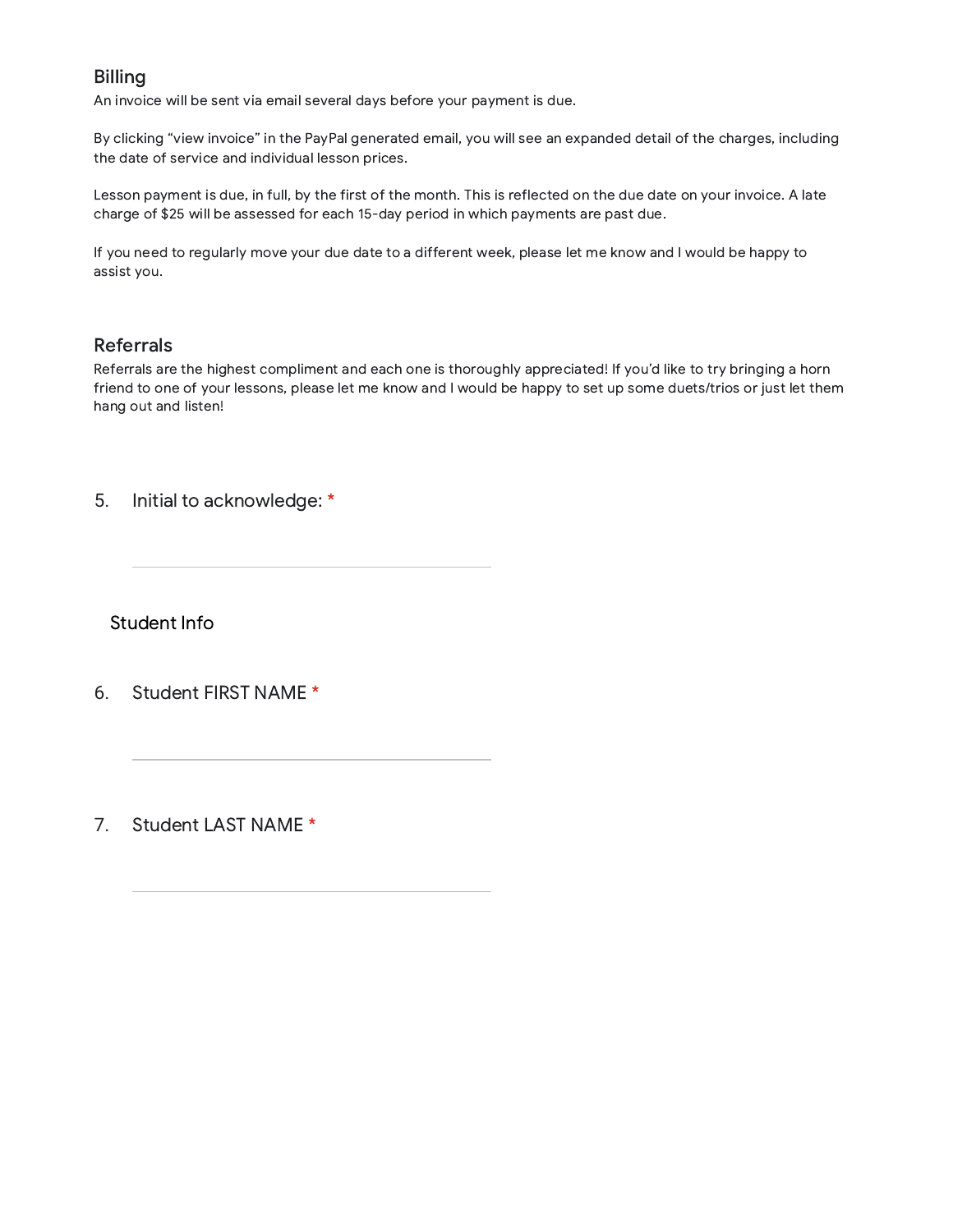#### 8. Student BIRTHDAY



*Example: January 7, 2019*

#### 9. Student EMAIL \*

Email account that is 1) regularly checked by student, and 2) can receive emails from Sarah at a non-school email accounts (often a problem with JH/MS email accounts).

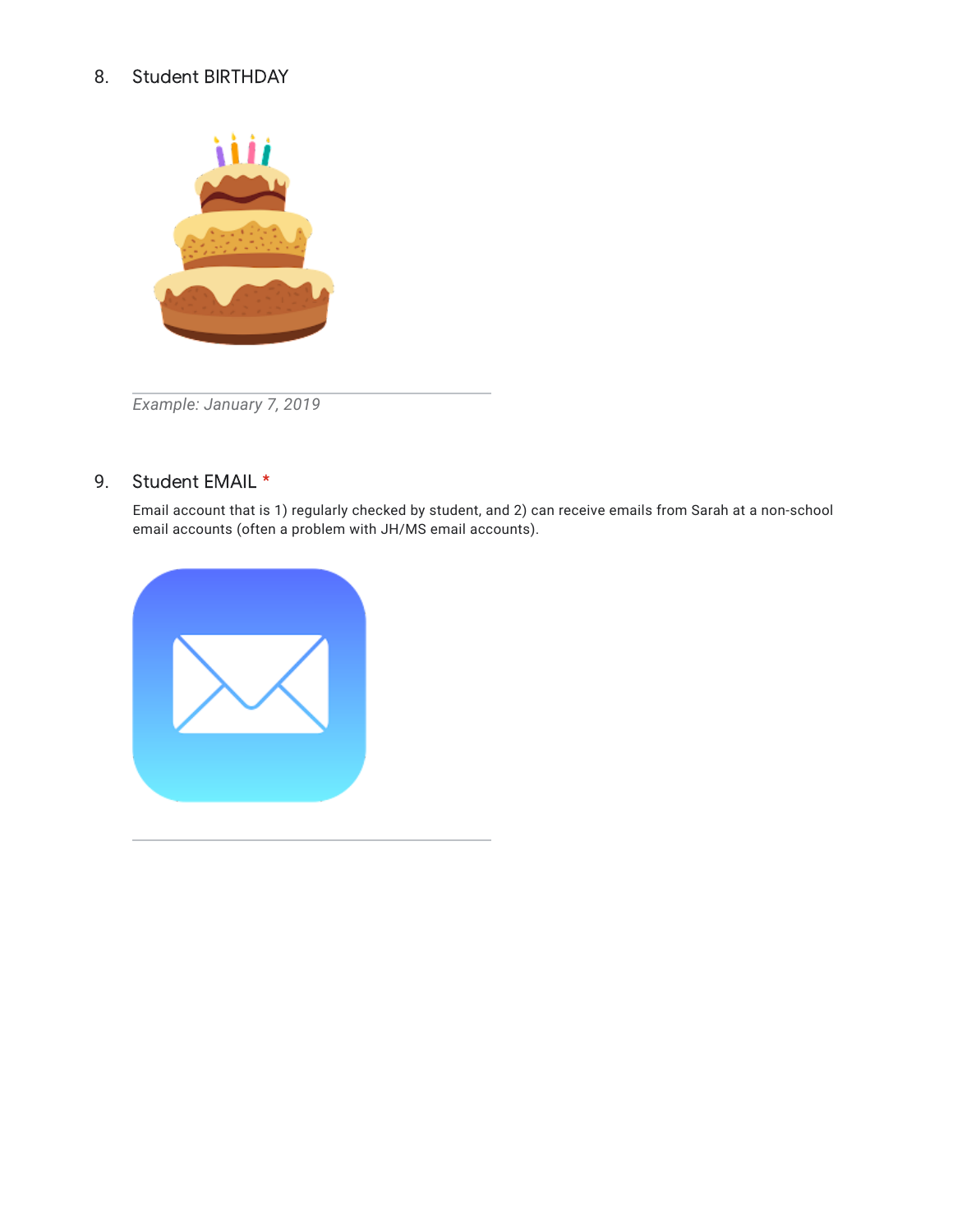#### 10. Student PHONE \*



11. Year of HIGH SCHOOL Graduation \* 4 Digit Year of student's High School graduation

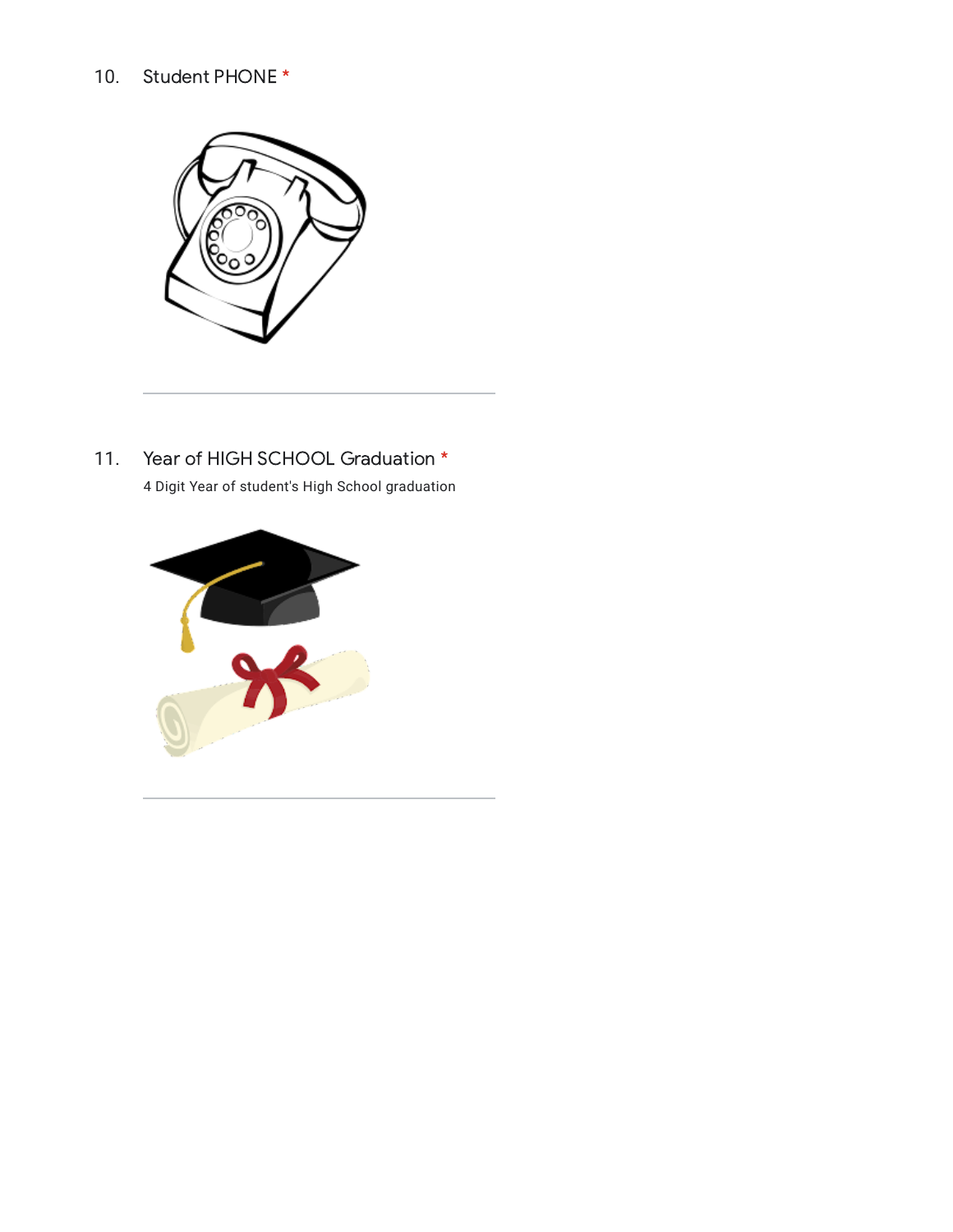# 12. Current SCHOOL \*



| Jefferson JH       |  |
|--------------------|--|
| <b>Westmont HS</b> |  |
| Westmont JH        |  |

Other:

Previous Musical Experience

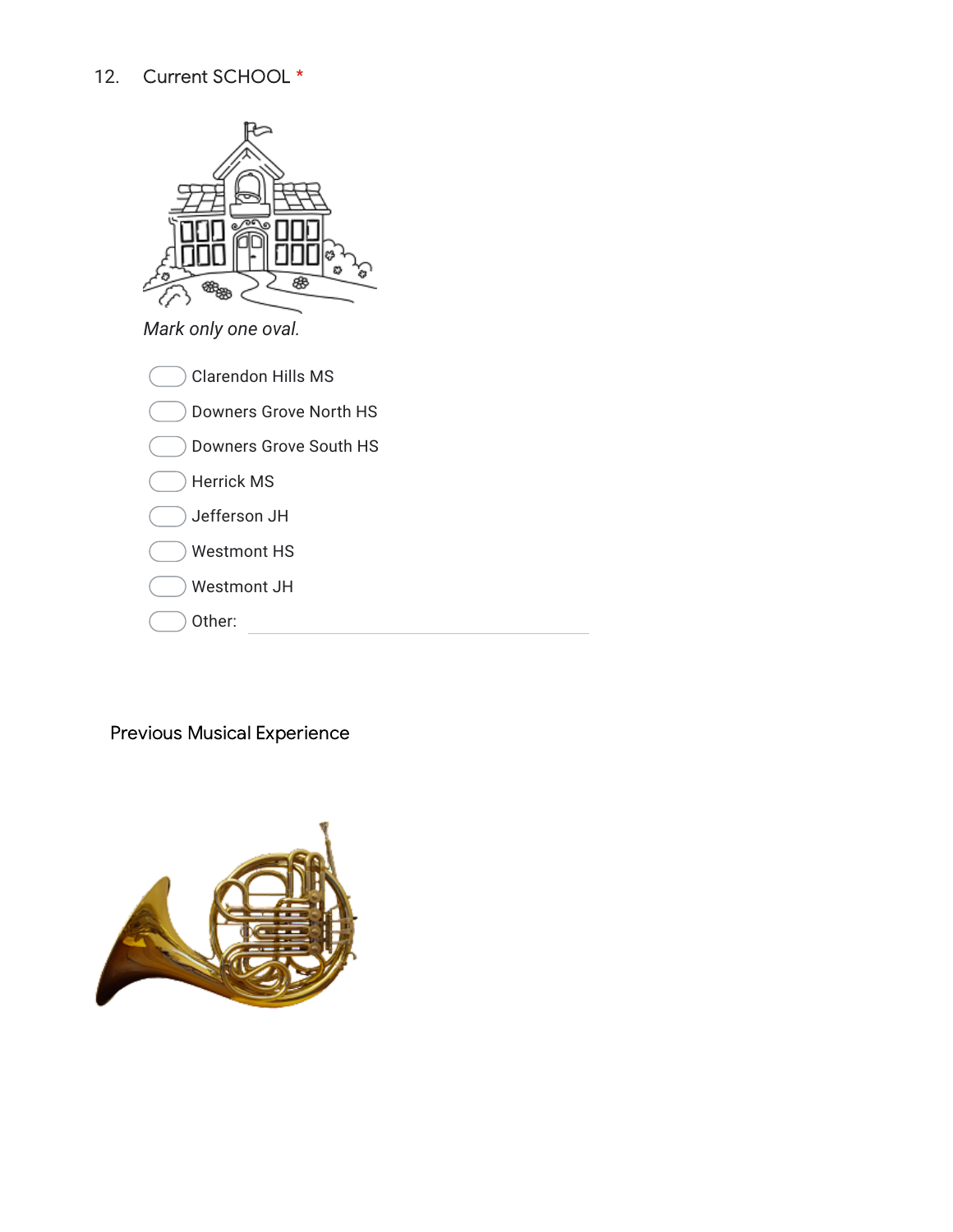#### 13. Years playing Horn \*

List any relevant info, including previous private lesson details.

|                                          | Years playing Other Instruments *                                  |                                                            |  |  |  |  |
|------------------------------------------|--------------------------------------------------------------------|------------------------------------------------------------|--|--|--|--|
| 14.                                      |                                                                    |                                                            |  |  |  |  |
|                                          | List any relevant info, including previous private lesson details. |                                                            |  |  |  |  |
|                                          |                                                                    |                                                            |  |  |  |  |
|                                          |                                                                    |                                                            |  |  |  |  |
| Parent / Guardian Contact<br>Information |                                                                    | Please provide contact info for one parent or<br>guardian. |  |  |  |  |
| 15.                                      | FIRST NAME *                                                       |                                                            |  |  |  |  |
|                                          | 16. LAST NAME *                                                    |                                                            |  |  |  |  |
|                                          |                                                                    |                                                            |  |  |  |  |

17. EMAIL \*

Email account that is regularly checked by the parent/guardian.